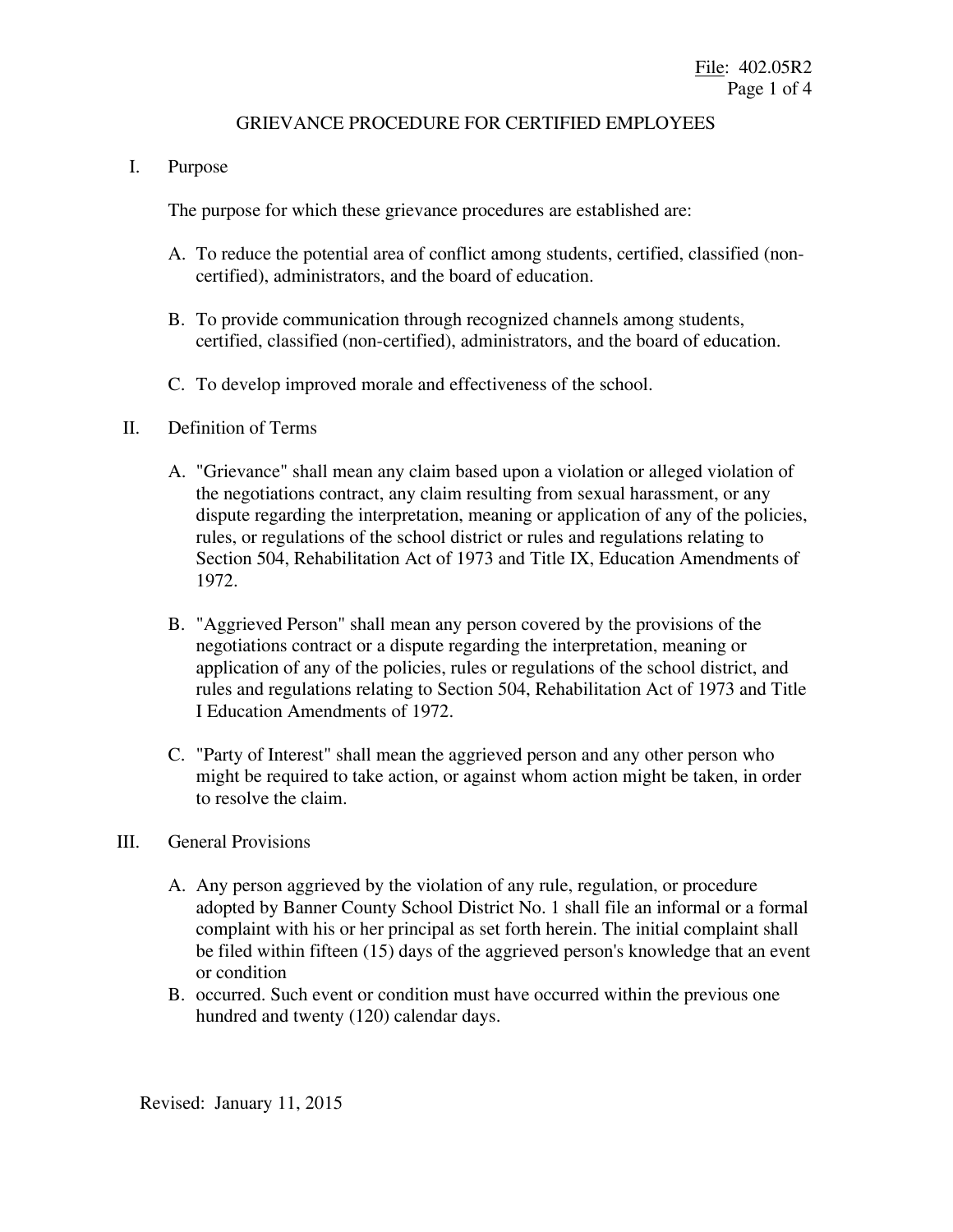C. If a written formal grievance, Level II, is not filed within fifteen (15) calendar

school days after the Aggrieved Person has filed an informal grievance, then the grievance shall be waived.

- D. A grievance may be withdrawn at any level with the Aggrieved Person retaining the right to refile, subject to the provision of Paragraphs 1 and 2 above.
- E. No reprisals of any kind shall be taken by the board of education, by any member of the administration, or by the Aggrieved Person, against any party in interest, or any other participant in the grievance procedure by such reason of such participation.
- F. The forms included along with this regulation shall be used for the processing of any grievance.
- G. If, in the event the administration or the board of education shall fail to follow or meet the time limits set forth herein, the grievance shall automatically move to the next step.
- H. In the event the Aggrieved Person shall fail to follow the agreed upon procedure, the grievance shall be waived.
- I. An Aggrieved Person shall continue to follow administrative directives and policies, and continue to work under the direction of the superintendent of schools and other school administrators, regardless of the pendency of any grievance, until such grievance is properly determined.

### IV. Procedures

- A. Level I
	- 1. A person who believes that there is grounds for a grievance is to discuss the matter with the school principal in an effort to resolve the problem.
	- 2. The Aggrieved Person may have a representative assist in an effort(s) to resolve the problem informally with the school principal.
- B. Level II

# Step One

1. If an Aggrieved Person is not satisfied with the disposition of the problem, or if no decision has been rendered following five (5) school days, after stating the grievance in the formal procedure, the Aggrieved Person may submit the claim as a formal grievance, in writing, specifying the policies, rules, and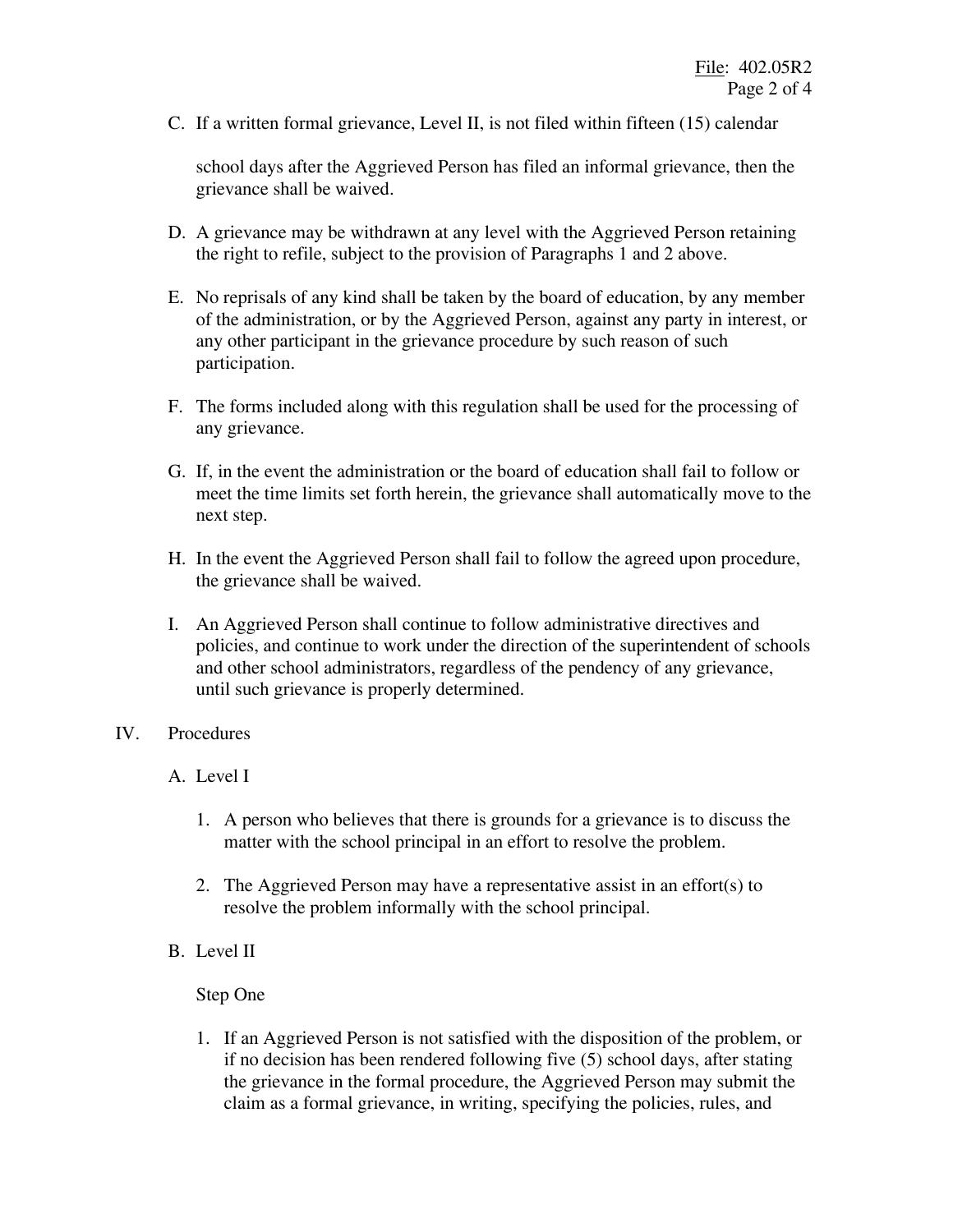regulations or contractual provisions alleged to have been violated, to the school principal. The written grievance shall be filed no later than fifteen (15) school days after the grievance in the informal procedure. The grievance should be filed on Grievance Form A. Refer to the Grievance Forms attached to this procedure.

2. The school principal shall, within three (3) school days, render a decision and the reasons therefore, in writing on Grievance Form B, to the Aggrieved Person and to the superintendent of schools.

### Step Two

- 1. If the Aggrieved Person is not satisfied with the disposition of the grievance at Step One, or if no decision has been rendered within three (3) school days after the presentation of the grievance in writing, the Aggrieved Person may appeal the written grievance to the superintendent of schools. In the case that no decision is rendered, the appeal shall be filed on Grievance Form B no later than ten (10) school days.
- 2. The superintendent of schools shall act for the administration as Step Two of the grievance procedure. Within (10) school days after receipt of the written appeal for a hearing by the superintendent of schools, he or she shall meet with the Aggrieved Person for the purpose of hearing and resolving the grievance. A record of such hearing shall be kept by the superintendent of schools, and made available to the parties involved upon request. The superintendent of schools shall, within three (3) school days following the hearing, render a decision and reasons therefore, in writing on Grievance Form C, to the Aggrieved Person.

### Step Three

- 1. If the Aggrieved Person is not satisfied with the disposition of the grievance at Step Two, or if no decision has been rendered within thirteen (13) school days after submission to the superintendent of schools, the Aggrieved Person may appeal the grievance to the board of education. In the case that no decision is rendered, the appeal shall be filed on Grievance Form C, no later than eighteen (18) school days after submission of the grievance to the superintendent of schools.
- 2. Within thirty (30) school days after receiving the written appeal, the board of education shall meet with the Aggrieved Person for the purpose of hearing and resolving the grievance. Within five (5) school days following the submission of the matter, the decision of the board of education shall be rendered in writing on Grievance Form D.